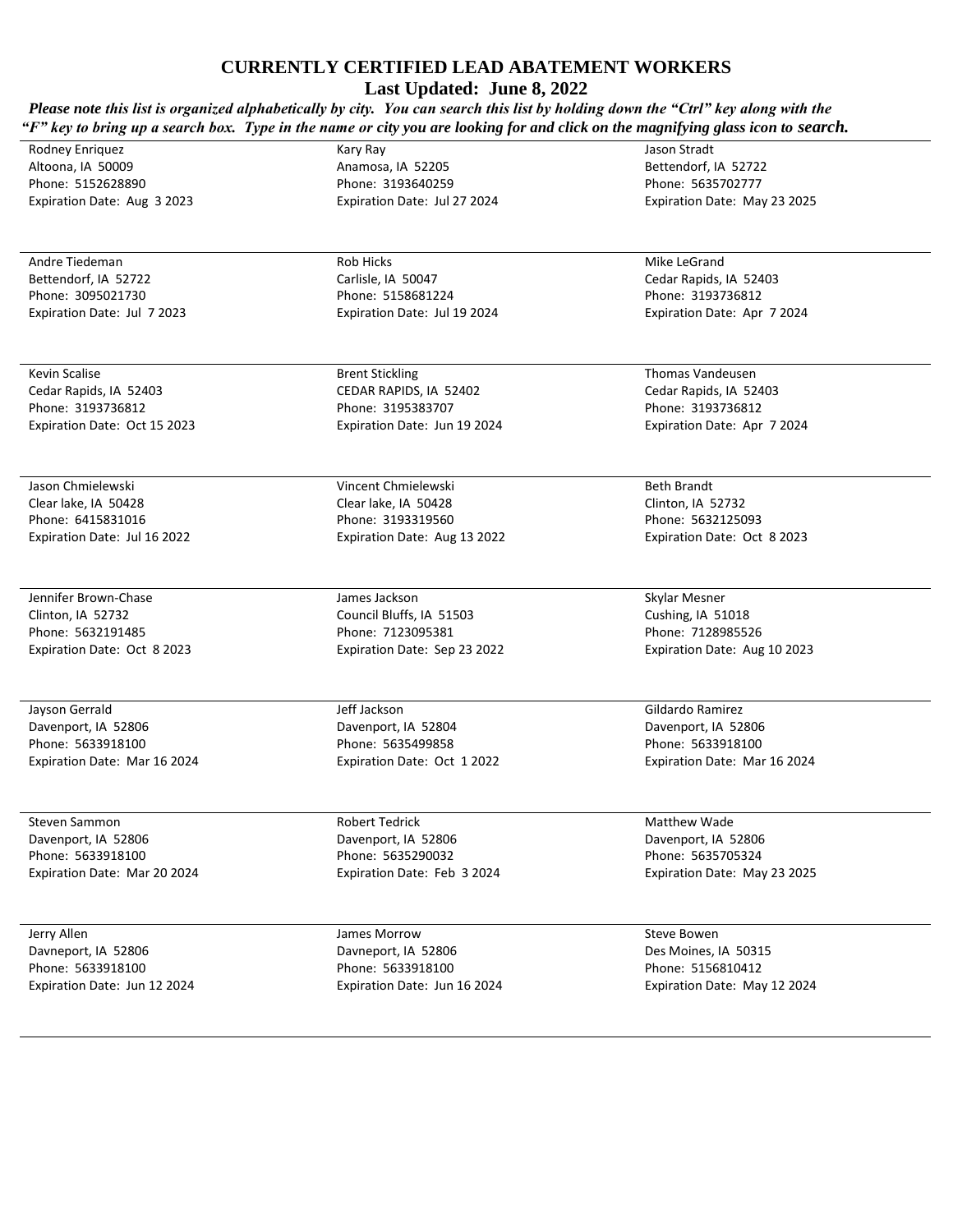**Last Updated: June 8, 2022**

*Please note this list is organized alphabetically by city. You can search this list by holding down the "Ctrl" key along with the "F" key to bring up a search box. Type in the name or city you are looking for and click on the magnifying glass icon to search.* 

Terry Fowler Des Moines, IA 50301 Phone: 5156396640 Expiration Date: Jan 7 2025

Teresa Hutchinson Des Moines, IA 50310 Phone: 5155376906 Expiration Date: Sep 12 2022

Minh Nguyen Des Moines, IA 50314 Phone: 5152431771 Expiration Date: Jan 21 2024

Jesse Wambold Des Moines, IA 50315 Phone: 5152552506 Expiration Date: Oct 4 2022

Bill Crippen Desmoines, IA 50317 Phone: 5153445717 Expiration Date: Jun 14 2024

Casey Brayton Dubuque, IA 52001 Phone: 5632132858 Expiration Date: Jul 13 2024

Thomas Croft Dubuque, IA 52003 Phone: 5634953064 Expiration Date: Jan 6 2025

James Freese Dubuque, IA 52001 Phone: 5634966636 Expiration Date: Jan 19 2025 Des Moines, IA 50315 Phone: 5154479235 Expiration Date: May 8 2024

Arturo Hernandez

Frank McCarl Des Moines, IA 50320 Phone: 5158029874 Expiration Date: Sep 9 2022

Douglas Raymond Des Moines, IA 50315 Phone: 5154521628 Expiration Date: Nov 29 2022

James Westphal Des Moines, IA 50315 Phone: 7123143425 Expiration Date: Mar 9 2023

branden mckinlay Dillon, MT 59725 Phone: 4066600538 Expiration Date: May 6 2025

Martinez Brimmer Dubuque, IA 52001 Phone: 7735711160 Expiration Date: Jun 15 2024

Kyle Detwiler Dubuque, IA 52001 Phone: 5635810010 Expiration Date: Jan 5 2025

Seth Fuoco Dubuque, IA 52001 Phone: 5632398020 Expiration Date: Mar 29 2024 Jimmy Meek Des Moines, IA 50317

Omar Hernandez Valdez Des Moines, IA 50315 Phone: 5152445766 Expiration Date: May 7 2024

Phone: 5156811370 Expiration Date: Oct 27 2024

Maria Trinidad Des Moines, IA 50314 Phone: 5152431771 Expiration Date: Jan 21 2024

Michael Whiddon Des Moines, IA 50312 Phone: 5157783316 Expiration Date: Mar 23 2024

Christopher Shea Dububuque, IA 52001 Phone: 5632272408 Expiration Date: Apr 2 2024

Chad Cassutt Dubuque, IA 52003 Phone: 5635526247 Expiration Date: Nov 9 2023

Zach Droessler Dubuque, IA 52001 Phone: 5635577010 Expiration Date: May 17 2024

Demond Hamp Dubuque, IA 52001 Phone: 5635529903 Expiration Date: Dec 13 2024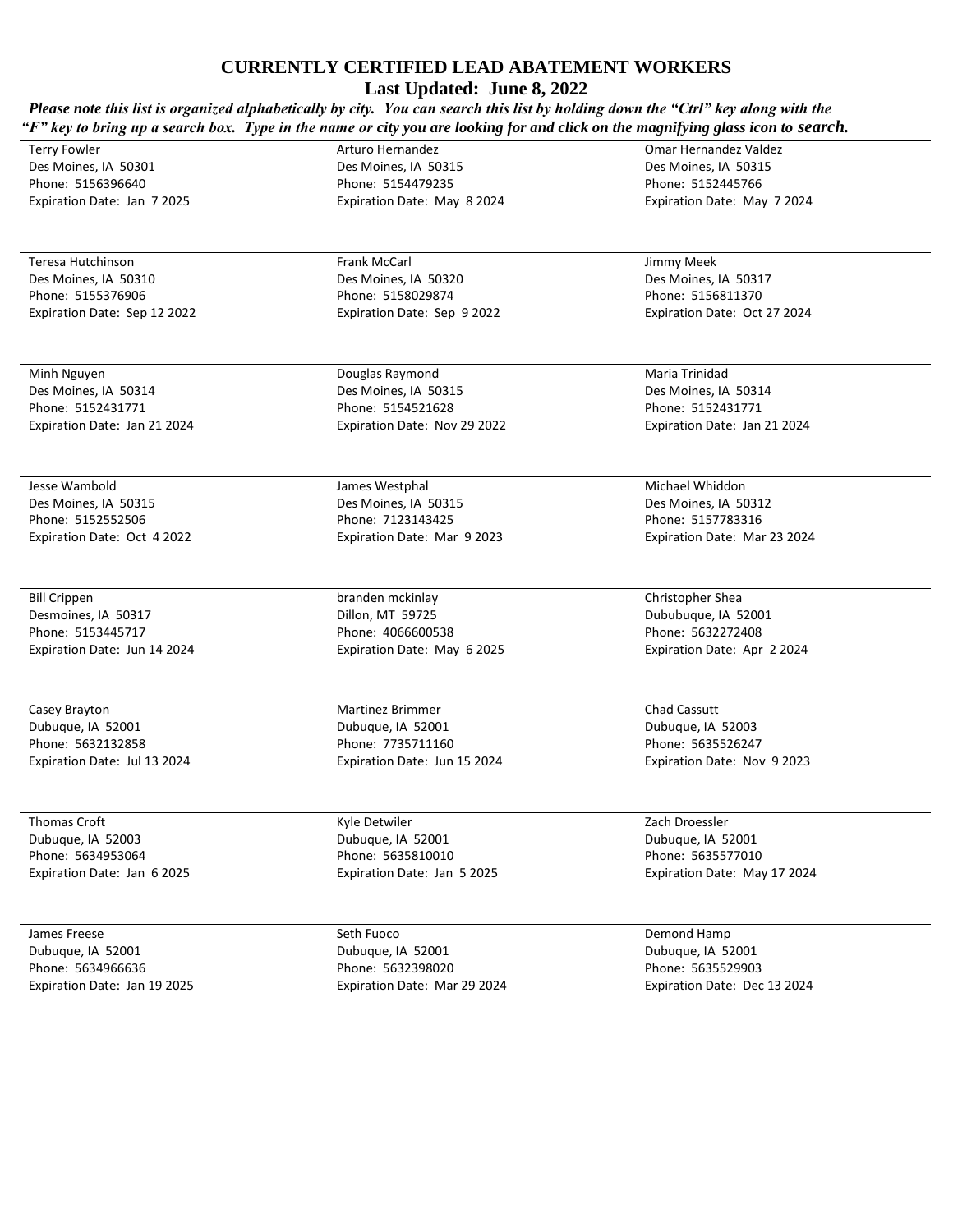| Last Updated: June 8, 2022<br>Please note this list is organized alphabetically by city. You can search this list by holding down the "Ctrl" key along with the<br>"F" key to bring up a search box. Type in the name or city you are looking for and click on the magnifying glass icon to search. |                                        |                                        |  |
|-----------------------------------------------------------------------------------------------------------------------------------------------------------------------------------------------------------------------------------------------------------------------------------------------------|----------------------------------------|----------------------------------------|--|
| Madeline Haverland                                                                                                                                                                                                                                                                                  | Brian Hinman                           | Dylan Hinman                           |  |
| Dubuque, IA 52001                                                                                                                                                                                                                                                                                   | Dubuque, IA 52001                      | Dubuque, IA 52001                      |  |
| Phone: 5635891724                                                                                                                                                                                                                                                                                   | Phone: 5635813912                      | Phone: 5635643554                      |  |
| Expiration Date: Feb 26 2024                                                                                                                                                                                                                                                                        | Expiration Date: Jul 6 2024            | Expiration Date: Dec 24 2024           |  |
| Morgan Hoffmann                                                                                                                                                                                                                                                                                     | Will Kieler                            | Connor Kramer                          |  |
| Dubuque, IA 52003                                                                                                                                                                                                                                                                                   | Dubuque, IA 52003                      | Dubuque, IA 52003                      |  |
| Phone: 8154120618                                                                                                                                                                                                                                                                                   | Phone: 5635433121                      | Phone: 5632770042                      |  |
| Expiration Date: Apr 29 2025                                                                                                                                                                                                                                                                        | Expiration Date: Oct 26 2024           | Expiration Date: Apr 26 2025           |  |
|                                                                                                                                                                                                                                                                                                     |                                        |                                        |  |
| Harlan Kyle                                                                                                                                                                                                                                                                                         | Jamis Love                             | Kaden Norman                           |  |
| Dubuque, IA 52001<br>Phone: 5635526921                                                                                                                                                                                                                                                              | Dubuque, IA 52001<br>Phone: 7128984789 | Dubuque, IA 52002<br>Phone: 2173302083 |  |
| Expiration Date: Aug 19 2024                                                                                                                                                                                                                                                                        | Expiration Date: Apr 1 2024            | Expiration Date: Mar 29 2024           |  |
|                                                                                                                                                                                                                                                                                                     |                                        |                                        |  |
| <b>Russell Shaffer</b>                                                                                                                                                                                                                                                                              | Joe Stuckey                            | <b>Dusty Stocks</b>                    |  |
| Dubuque, IA 52001<br>Phone: 5634953101                                                                                                                                                                                                                                                              | Dubuque, IA 52001<br>Phone: 5632583366 | Eldora, IA 50627<br>Phone: 6416405875  |  |
| Expiration Date: Mar 15 2024                                                                                                                                                                                                                                                                        | Expiration Date: Apr 3 2025            | Expiration Date: Mar 23 2024           |  |
|                                                                                                                                                                                                                                                                                                     |                                        |                                        |  |
| Robert Holgate                                                                                                                                                                                                                                                                                      | Andrew Dunham                          | <b>Stacey Deutsch</b>                  |  |
| Elk Point, SD 57025                                                                                                                                                                                                                                                                                 | Ely, IA 52227                          | Evansdale, IA 50707                    |  |
| Phone: 7122812161                                                                                                                                                                                                                                                                                   | Phone: 3199295858                      | Phone: 3199392993                      |  |
| Expiration Date: May 19 2024                                                                                                                                                                                                                                                                        | Expiration Date: Feb 9 2024            | Expiration Date: Sep 14 2023           |  |
| <b>Thomas Menuey</b>                                                                                                                                                                                                                                                                                | Maurice O'Connor                       | <b>Bruce Shipman</b>                   |  |
| Evansdale, IA 50707                                                                                                                                                                                                                                                                                 | Evansdale, IA 50707                    | Forest City, IA 50436                  |  |
| Phone: 3192391499                                                                                                                                                                                                                                                                                   | Phone: 3198882680                      | Phone: 6415121367                      |  |
| Expiration Date: May 18 2025                                                                                                                                                                                                                                                                        | Expiration Date: Oct 28 2023           | Expiration Date: Dec 10 2023           |  |
| Uriah Richmond                                                                                                                                                                                                                                                                                      | James Luttrell                         | <b>Kevin Albers</b>                    |  |
| Garden city, IA 50122                                                                                                                                                                                                                                                                               | Glenwood, IA 51534                     | Hiawatha, IA 52233                     |  |
| Phone: 5154930183                                                                                                                                                                                                                                                                                   | Phone: 7125200308                      | Phone: 3193938088                      |  |
| Expiration Date: Mar 19 2024                                                                                                                                                                                                                                                                        | Expiration Date: Nov 23 2022           | Expiration Date: Feb 8 2025            |  |
| Ron Gage                                                                                                                                                                                                                                                                                            | Robert Hilmer                          | Joe Kayser                             |  |
| Hiawatha, IA 52233                                                                                                                                                                                                                                                                                  | Hiawatha, IA 52233                     | Hiawatha, IA 52233                     |  |
| Phone: 3193937811                                                                                                                                                                                                                                                                                   | Phone: 3193937811                      | Phone: 3193932793                      |  |
| Expiration Date: Apr 25 2024                                                                                                                                                                                                                                                                        | Expiration Date: Apr 16 2024           | Expiration Date: Apr 20 2024           |  |
|                                                                                                                                                                                                                                                                                                     |                                        |                                        |  |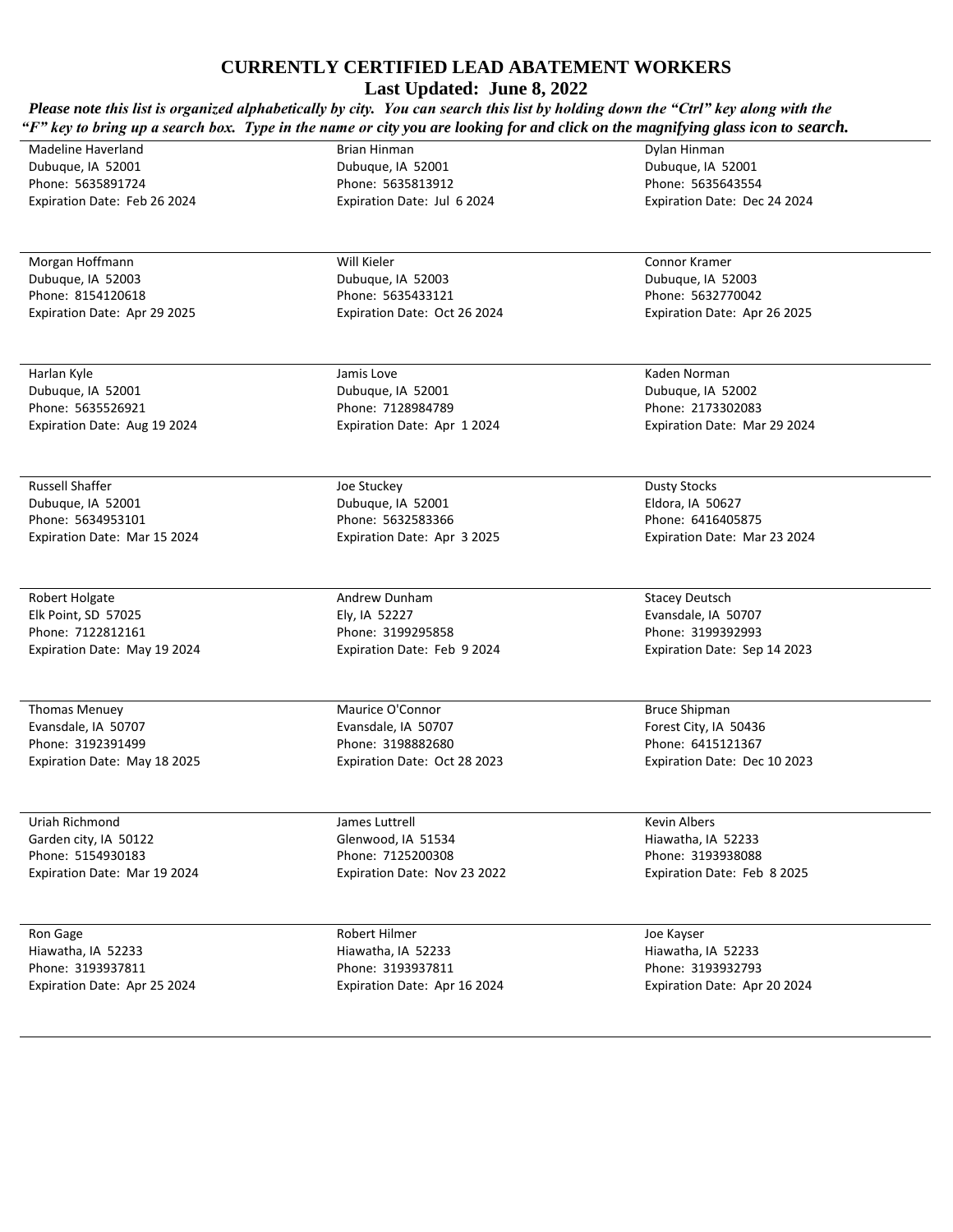**Last Updated: June 8, 2022**

*Please note this list is organized alphabetically by city. You can search this list by holding down the "Ctrl" key along with the "F" key to bring up a search box. Type in the name or city you are looking for and click on the magnifying glass icon to search.*  Sean Schuster Matthew Wolrab

Calvin Rowe Hiawatha, IA 52233 Phone: 3193938088 Expiration Date: Feb 8 2025

Josephlee Santomauro Independence, IA 50644 Phone: 3194935149 Expiration Date: Apr 5 2024

Troy Deiter Lancaster, IA 53813 Phone: 6087235137 Expiration Date: Nov 3 2023

Stacey Leffler Lancaster, WI 53813 Phone: 6087323137 Expiration Date: Jul 10 2024

Steve Kohl Long Grove, IA 52756 Phone: 5632855024 Expiration Date: Nov 14 2022

Jorge Alvarado Marshalltown, IA 50158 Phone: 6417535369 Expiration Date: Apr 26 2024

Steven Smith Marshalltown, IA 50158 Phone: 6417536281 Expiration Date: Jul 14 2024

Paul Burgin Mason City, IA 50401 Phone: 5633807074 Expiration Date: Oct 14 2024 Hiawatha, IA 52233 Phone: 3193937811 Expiration Date: Apr 20 2024

Constantino Zavala Kansas City, MO 64168 Phone: 8165695256 Expiration Date: Jun 11 2024

Draven Holzer Lancaster, WI 53813 Phone: 6083794257 Expiration Date: Jul 8 2023

Jesse Burough long grove, IA 52756 Phone: 5635290032 Expiration Date: Feb 4 2024

Kole Manning Maquoketa, IA 52060 Phone: 5632589770 Expiration Date: Sep 7 2024

Raya Dixon-Whiddon Marshalltown, IA 50518 Phone: 5152493307 Expiration Date: Jan 7 2025

jorge velazco marshalltown, IA 50158 Phone: 6413283298 Expiration Date: Feb 2 2025

Justin Dana Mason City, IA 50401 Phone: 6414256785 Expiration Date: Feb 2 2024 Phone: 5152107060 Expiration Date: Mar 20 2022

Hiawatha, IA 52233 Phone: 3193937811 Expiration Date: Apr 16 2024

Anthony Arpy Lacona, IA 50139

Kaci Leffler Lancaster, WI 53813 Phone: 6087323137 Expiration Date: Jul 10 2024

Joseph Dierksen long grove, IA 52756 Phone: 5635290032 Expiration Date: Feb 4 2024

Stacie Schwaller Marne, IA 51552 Phone: 7122493079 Expiration Date: Feb 24 2025

Donna Hutson marshalltown, IA 50158 Phone: 6417536281 Expiration Date: Oct 12 2023

Cory Brekke Mason city, IA 50401 Phone: 6412311038 Expiration Date: Aug 10 2023

Alex Hackett MASON CITY, IA 50401 Phone: 6419031179 Expiration Date: Aug 12 2024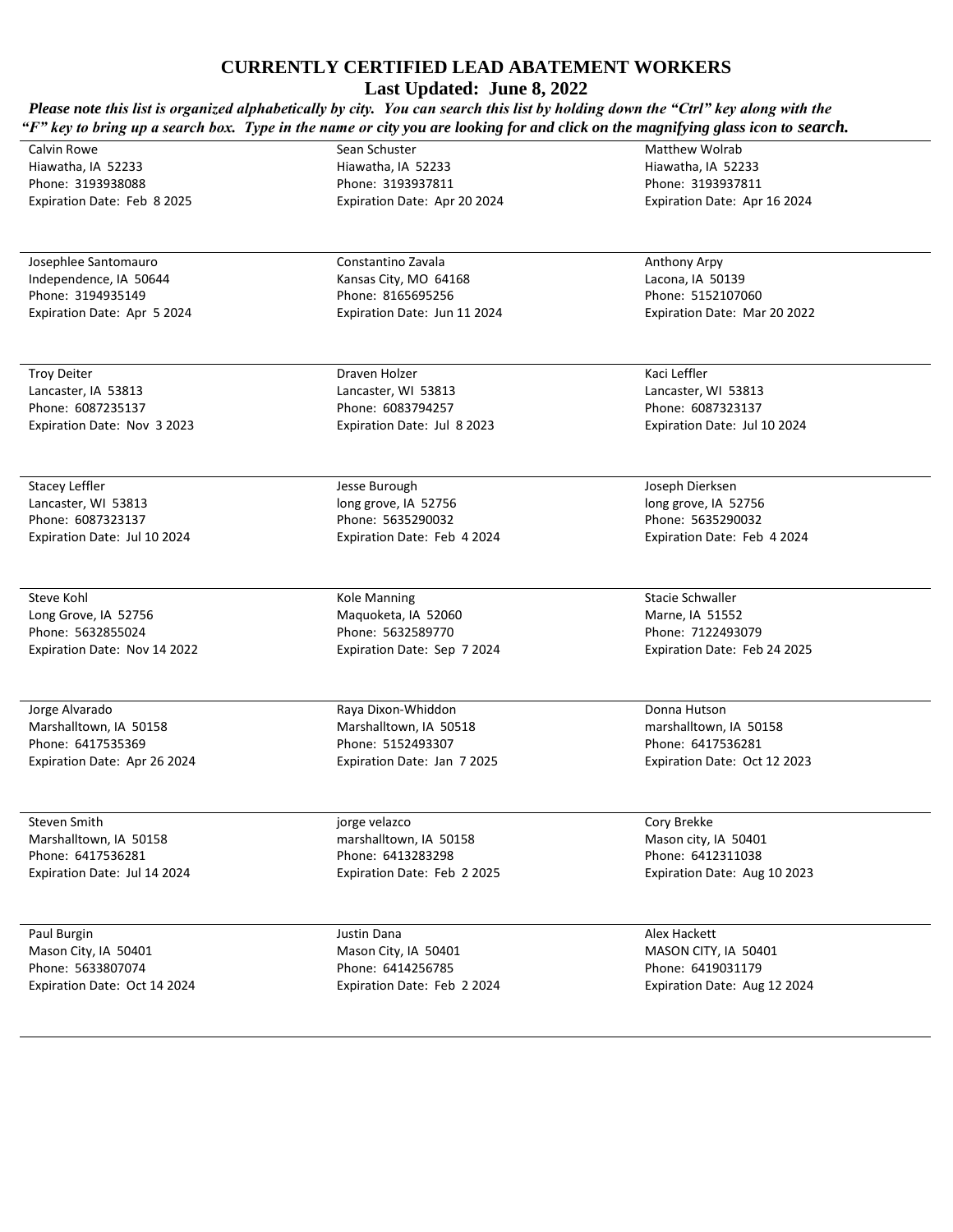**Last Updated: June 8, 2022**

*Please note this list is organized alphabetically by city. You can search this list by holding down the "Ctrl" key along with the "F" key to bring up a search box. Type in the name or city you are looking for and click on the magnifying glass icon to search.* 

Jason Hackett Mason City, IA 50464 Phone: 6419032286 Expiration Date: Aug 12 2024

Isaiah Rodriguez Mason City, IA 50401 Phone: 6414305828 Expiration Date: Mar 30 2024

Lewis Smith Mason City, IA 50401 Phone: 6414209475 Expiration Date: Apr 19 2022

Vicente Casas Martinez Moline, IL 61265 Phone: 5636390756 Expiration Date: Jun 12 2023

Matthew Todd Newton, IA 50208 Phone: 5157775385 Expiration Date: Oct 27 2024

Mohammad Daas Oak Creek, WI 53154 Phone: 4143267755 Expiration Date: Dec 4 2022

Mark Mull Pleasantville, IA 50225 Phone: 5152490013 Expiration Date: Oct 27 2024

Gordon Brown Sioux City, IA 51104 Phone: 7128988291 Expiration Date: May 14 2024 Mason City, IA 50401 Phone: 6414300655 Expiration Date: Jan 14 2024

Douglas Krueger

Oscar Rodriguez Mason City, IA 50401 Phone: 5158258389 Expiration Date: Mar 29 2024

James Murray Maxwell, IA 50161 Phone: 5154515996 Expiration Date: Jul 23 2024

Alejandro Luna Moline, IL 61265 Phone: 3094300769 Expiration Date: Oct 23 2022

Jason Shepard North Liberty, IA 52317 Phone: 3195308364 Expiration Date: Apr 6 2024

Rae Vaughn Omaha, NE 68111 Phone: 4029834389 Expiration Date: Dec 23 2022

Austin Eivins Potosi, WI 53820 Phone: 8156703839 Expiration Date: Nov 6 2024

Garrett Frigge Sioux City, IA 51106 Phone: 7128996934 Expiration Date: Mar 8 2024 John Martin Mason City, IA 50401 Phone: 6414259744 Expiration Date: Oct 10 2024

Bradley Satern Mason City, IA 50401 Phone: 6415123360 Expiration Date: Jul 30 2023

Logan Oetken Merrill, IA 51038 Phone: 7124900688 Expiration Date: Nov 20 2024

Rick Fowler Moville, IA 51039 Phone: 7128735974 Expiration Date: Feb 15 2024

Annie Davidson northwood, IA 50459 Phone: 6413901293 Expiration Date: Aug 23 2024

Erik Russell Park View, IA 52748 Phone: 5633709193 Expiration Date: Jul 7 2023

Brett Funk Sheffield, IA 50475 Phone: 6415489721 Expiration Date: Apr 17 2022

Alonso Gallegos Sioux City, IA 51105 Phone: 7122516778 Expiration Date: Dec 31 2023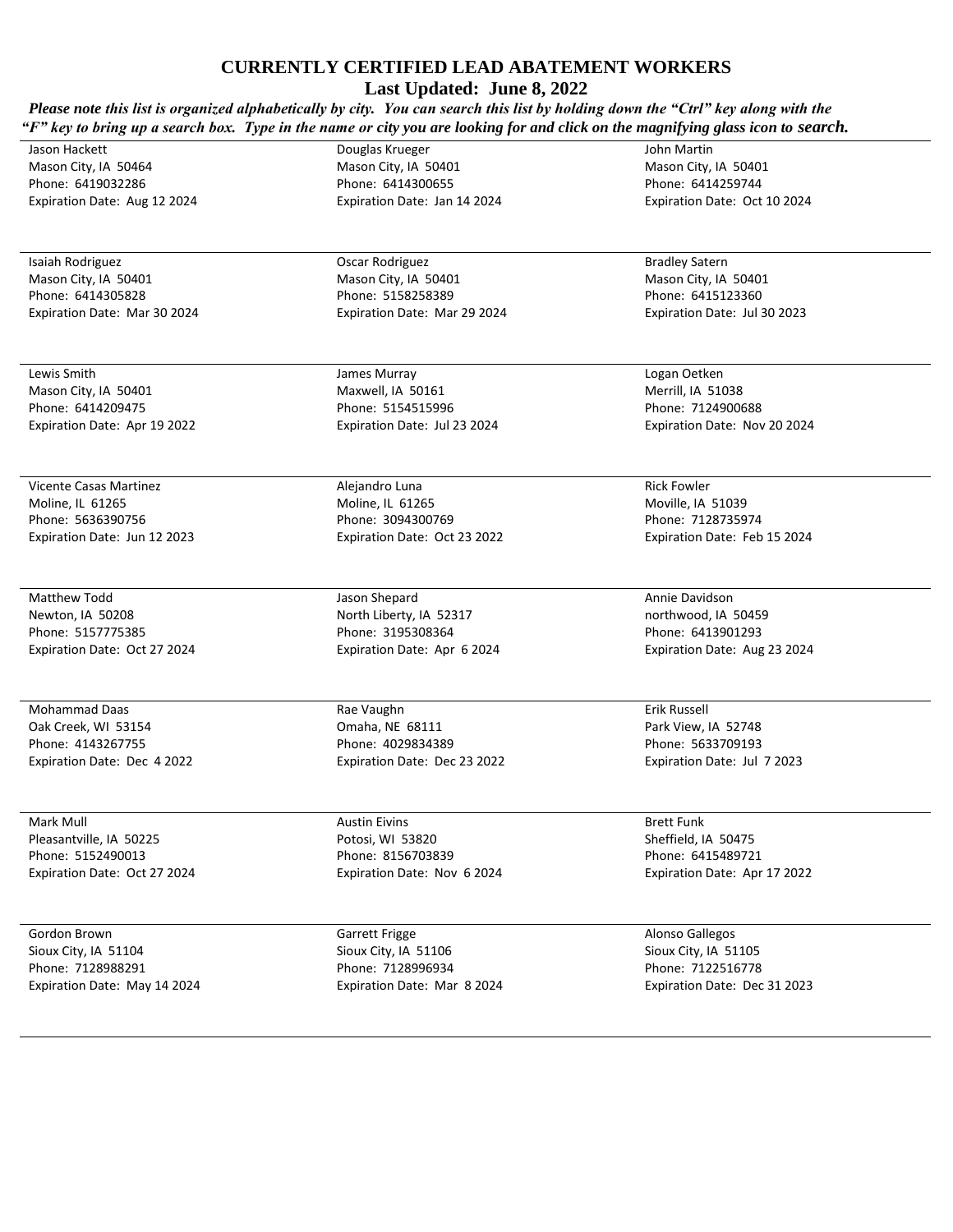**Last Updated: June 8, 2022**

| Please note this list is organized alphabetically by city. You can search this list by holding down the "Ctrl" key along with the<br>"F" key to bring up a search box. Type in the name or city you are looking for and click on the magnifying glass icon to search. |                              |                              |  |
|-----------------------------------------------------------------------------------------------------------------------------------------------------------------------------------------------------------------------------------------------------------------------|------------------------------|------------------------------|--|
| <b>Martin Garcia</b>                                                                                                                                                                                                                                                  | <b>Willard Gorman</b>        | <b>Barry Hodges</b>          |  |
| Sioux City, IA 51108                                                                                                                                                                                                                                                  | Sioux City, IA 51105         | Sioux City, IA 51103         |  |
| Phone: 7128995916                                                                                                                                                                                                                                                     | Phone: 7125777889            | Phone: 7123017361            |  |
| Expiration Date: Jun 7 2024                                                                                                                                                                                                                                           | Expiration Date: Jan 8 2024  | Expiration Date: Sep 30 2022 |  |
|                                                                                                                                                                                                                                                                       |                              |                              |  |
| Juan Huerta Zermeno                                                                                                                                                                                                                                                   | Cesar Lopez                  | Diego Lopez                  |  |
| Sioux City, IA 51103                                                                                                                                                                                                                                                  | Sioux City, IA 51108         | Sioux City, IA 51105         |  |
| Phone: 7122038566                                                                                                                                                                                                                                                     | Phone: 7122123710            | Phone: 7125749228            |  |
| Expiration Date: Jan 4 2024                                                                                                                                                                                                                                           | Expiration Date: Dec 10 2022 | Expiration Date: Nov 18 2022 |  |
| Heriberto Lopez                                                                                                                                                                                                                                                       | Jesus Lopez                  | Jaime Maeda                  |  |
| Sioux city, IA 51104                                                                                                                                                                                                                                                  | Sioux city, IA 51103         | sioux city, IA 51103         |  |
| Phone: 7125774217                                                                                                                                                                                                                                                     | Phone: 7122591436            | Phone: 7123017772            |  |
| Expiration Date: Nov 22 2022                                                                                                                                                                                                                                          | Expiration Date: Nov 22 2022 | Expiration Date: Jun 7 2024  |  |
| Liz Maeda                                                                                                                                                                                                                                                             | Nery Maeda                   | Sergio Maeda Esquivel        |  |
| Sioux City, IA 51106                                                                                                                                                                                                                                                  | Sioux city, IA 51106         | Sioux City, IA 51103         |  |
| Phone: 7122273150                                                                                                                                                                                                                                                     | Phone: 7123331291            | Phone: 4049923427            |  |
| Expiration Date: Jun 7 2024                                                                                                                                                                                                                                           | Expiration Date: Jun 7 2024  | Expiration Date: Jun 7 2024  |  |
|                                                                                                                                                                                                                                                                       |                              |                              |  |
| <b>Brian Marr</b>                                                                                                                                                                                                                                                     | Seth Pointer                 | luis sanchez mendez          |  |
| Sioux City, IA 51104                                                                                                                                                                                                                                                  | Sioux City, IA 51106         | sioux city, IA 51104         |  |
| Phone: 7124205230                                                                                                                                                                                                                                                     | Phone: 6056703965            | Phone: 7123896348            |  |
| Expiration Date: Nov 22 2024                                                                                                                                                                                                                                          | Expiration Date: Mar 6 2023  | Expiration Date: Jun 7 2024  |  |
| zackary james                                                                                                                                                                                                                                                         | <b>Michael Drabing</b>       | Branden Zermeno              |  |
| Sloan, IA 51055                                                                                                                                                                                                                                                       | South Sioux City, NE 68776   | South Sioux City, NE 68776   |  |
| Phone: 7122047505                                                                                                                                                                                                                                                     | Phone: 7197449124            | Phone: 7124909327            |  |
| Expiration Date: Aug 10 2023                                                                                                                                                                                                                                          | Expiration Date: Jan 3 2023  | Expiration Date: Jun 7 2024  |  |
| Michael Knoth                                                                                                                                                                                                                                                         | <b>Bob Wilson</b>            | Alfred Anderson              |  |
| Tarkio, MO 64491                                                                                                                                                                                                                                                      | washburn, IA 50702           | Waterloo, IA 50703           |  |
| Phone: 6606230199                                                                                                                                                                                                                                                     | Phone: 3192151383            | Phone: 3199616811            |  |
| Expiration Date: Apr 29 2025                                                                                                                                                                                                                                          | Expiration Date: Jun 16 2023 | Expiration Date: Mar 29 2024 |  |
| <b>Todd Felland</b>                                                                                                                                                                                                                                                   | <b>Tremaine Grace</b>        | <b>Eddie Gray</b>            |  |
| Waterloo, IA 50702                                                                                                                                                                                                                                                    | Waterloo, IA 50703           | Waterloo, IA 50703           |  |
| Phone: 3192694164                                                                                                                                                                                                                                                     | Phone: 3198880323            | Phone: 3192329178            |  |
| Expiration Date: Oct 7 2023                                                                                                                                                                                                                                           | Expiration Date: Mar 29 2024 | Expiration Date: Mar 7 2025  |  |
|                                                                                                                                                                                                                                                                       |                              |                              |  |
|                                                                                                                                                                                                                                                                       |                              |                              |  |